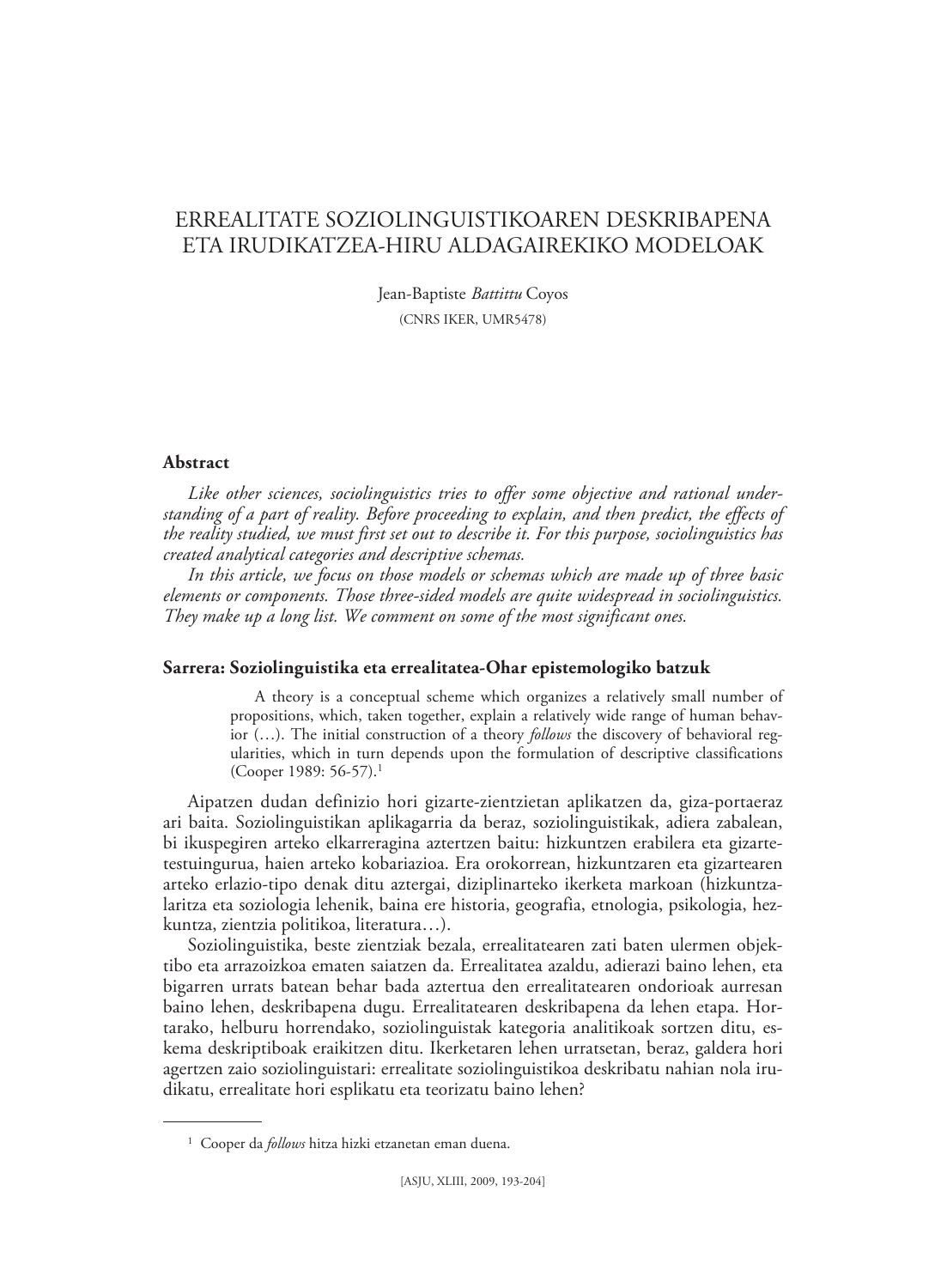Testu honetan hiru elementu edo osagaiz osatuak diren modeloei, irudikapenei, eskemei interesatuko gatzaizkie. Triptiko horiek, nahiz modelo deskribatzaileak, nahiz modelo teorikoak, aski hedatuak dira soziolinguistikan; hoien zerrenda luzea da. Esanguratsu batzuk hautatuko ditut, ohargarri batzuk.

# **I. Soziolinguistikaren aztergaien hiru mailak: Hizkuntza, norbanakoa, taldea / komunitatea**

William Mackeyren arabera *elebitasuna*ren kontzeptua hiru maila desberdinetan aztertu behar da: «Toutes ces principales dimensions du bilinguisme —distribution, stabilité et fonction— affectent l'individu, la langue et le groupe*»* (1976: 37). Beste era batez errana, elebitasuna norbanakoaren baitan, hizkuntza talde / komunitatean eta kontaktuan diren bi hizkuntza hoietan azter daiteke, bi hizkuntza erabilerak hiru eremu desberdinetako bakoitzean eragina duelako.

Mackeyek egiten duen maila bereizketa hori, nire ustez, biziki garrantzitsua da eta soziolinguistikaren ikerketa beste alorrei aplikagarri zaie. Hiru maila horiek ez ditugu nahasi behar eta elebitasunetik at soziolinguistikaren alor anitzetan aplika daiteke: hizkuntza-politika eta hizkuntza-plangintza, hizkuntza-ikaskuntza eta irakaskuntza, bariazio eta aldaketa linguistikoa, hizkuntzei buruzko jarrerak eta irudikapenak, etab.

Norbanakoaren ezagutza, erabilera, portaera, jarrera, irudikapen linguistikoak oro gizarte-testuinguruan gertatzen dira. Soziolinguistikaren xedea horien ulertzea da, eta horretarako, hiztunaren (norbanakoa), hizkuntzaren eta gizartearen dimentsioak hartzen ditu kontuan.

Noski, «talde» (*groupe*) nozioa aski hedatua da. Ikertua den taldea familia bateko kideak izan daiteke, auzo bateko biztanleria, eskola edo klase bateko ikasle-komunitatea, enpresa bateko lankideak, adin-multzo oso bat, komunitate dialektala, herri bateko hizkuntza-komunitate osoa, Munduan zehar hizkuntza baten hiztunak beren desberdintasunean, etab.

Hirugarren aldagaia, hizkuntza bera da. Hemen ere ikerketa landa hedatua da: gizarte-aldagaiei lotua den hizkuntzaren bariazioa eta haren bilakaera, corpus-plangintza, hizkuntza-ukipena, interferentzia motak, maileguak/kalkoak, pidginak eta kreolerak, hizkuntzen sorkuntza eta heriotza (alfabeto sortzea, estandarizazioa, hiztegigintza, neologismoa…), etab.

Beraz, bai, sail metodologikoan *norbanakoa, taldea, hizkuntza* bereizketa hirukoitza baligarria baino behar-beharrezkoa dela erran dezakegu. Hiru ikuspuntu horietatik errealitate soziolinguistikoa begira eta uler dezakegu; gehiago ere, hiru ikuspuntu horietatik begiratu beharko genuke errealitate hori deskribatzeko, esplikatzeko eta ondoko urratsean teorizatzeko edo eragiteko.

# **II. Bi edo hiru plangintza mota:** *Corpus planning, status planning*  **eta** *acquisition planning*

1969an Heinz Klossek bi plangintza mota, *corpus* eta *status planning* delakoak, bereiztu zituen *language planning* alor delakoan, hots, hizkuntza-plangintzan: corpus-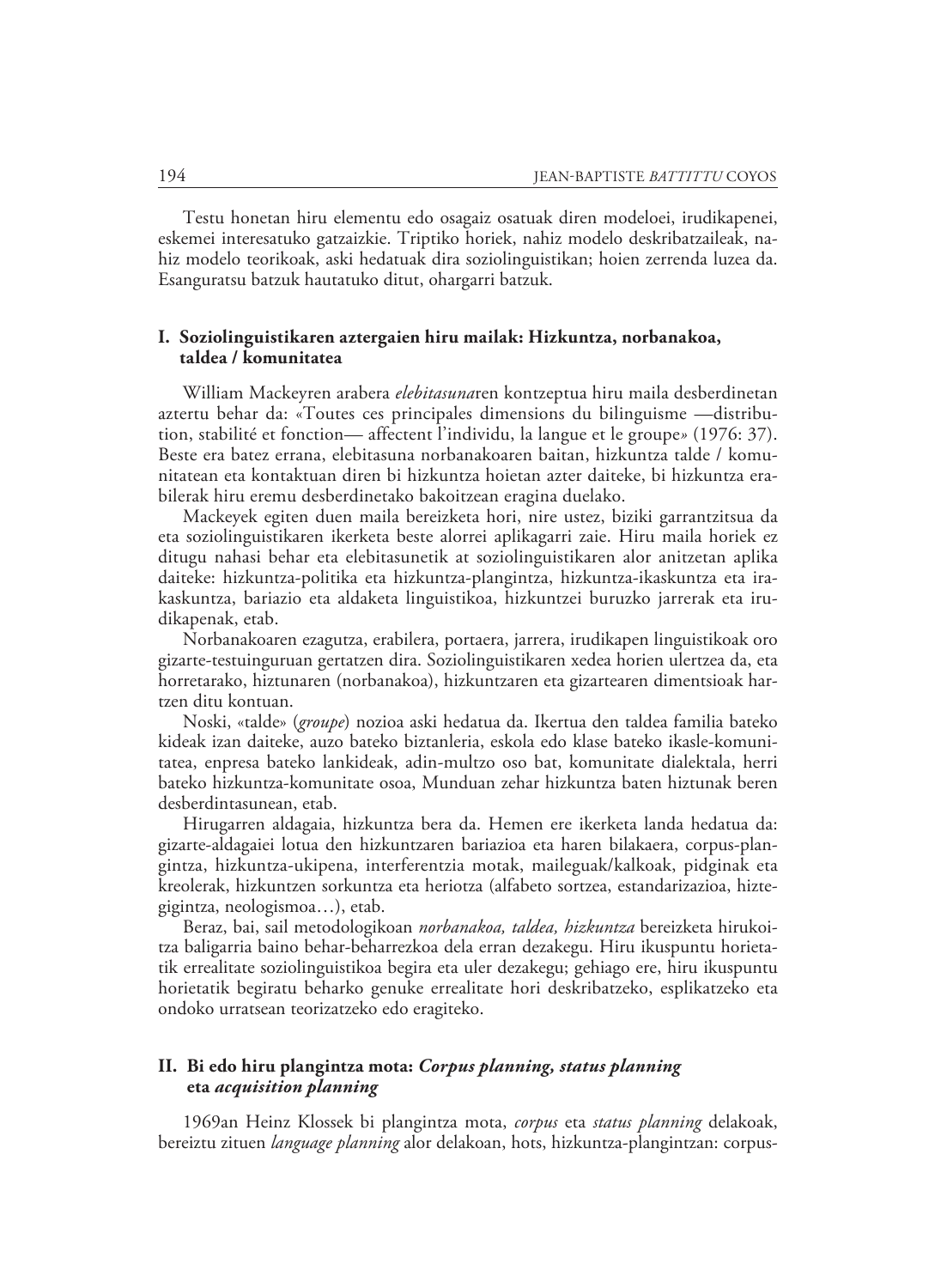plangintza eta status-plangintza beraz. Kontzeptu-bereizketa hori onartua izan da eta era batez ikertzale denek baliatzen dute. Aipa dezagun, adibidez, Joshua Fishma nek erraten duena bere azken liburuan: «Language planning is subdivisible into two large components: status planning and corpus planning» (2006: 9).

### *II.1. Corpus-plangintza*

Corpus-plangintzak hizkuntzaren forma bera du helburu, bereziki hizkuntzaren forma gizartearen bizi moldeari, bere beharrei moldatzeko: alfabetoaren sortzea, ortografiaren finkatzea, hiztegiak, xede berezietarako hizkuntzak, hizkuntzaren estandarizazioa, modernizazioa, etab. Gizarte-beharrei erantzuteko hizkuntza tresnatzen da. Charles Fergusonek corpus-plangintza hiru zatitan bereizi ditu<sup>2</sup> eta Cooperek oroitarazten dizkigu: «The traditional primary categories are *graphization*, *standardization*, and *modernization*... In addition, I suggest a fourth major category, *renovation»* (1989: 125).

Era batez corpus-plangintzarekin Mackey-ren «hizkuntza» alorra aurkitzen dugu berriz, baina orain ekintza-eremu gisa, lantzeko material gisa, ez aztergai gisa.

### *II.2. Status-plangintza*

Status-plangintzak hizkuntzaren funtzioak helburu ditu. Hizkuntza-komunitate batean, hizkuntzaren funtzioak eragiteko martxan jartzen diren ahaleginek plangintza hori osatzen dute: hizkuntzaren legezko estatutua, haren lekua administrazioan, justizian, hezkuntzan, ekonomian, komunikabideetan, etab. Sail hortan Mackey-ren «norbanakoa» eta «taldea», norbanakoa taldean, aurkitzen ditugu, ekintza-eremu gisa, hizkuntzaren funtzio berri sortzeko, indarrean diren funtzioak indartzeko.

Fishmanen ustez: «(…) corpus planning is full of intimations of status planning goals and aspirations. There is no (and there can be no) sharp division between these two pursuits» (2006: 124). Corpus-plangintzaren eta status-plangintzaren bereizketa hain zehatza ez dela bistakoa da. Har dezagun irakaskuntza, adibidez. Herri-hizkuntza baten irakaskuntzak tresna pedagogiak behar ditu, ortografia bat hizkuntza idatzia izan dadin. Hizkuntza hori, gutxi gorabehera, estandarizatua izan behar da ere, irakaskuntza herrixkatik at, ibarretik at, eskualdean, herri osoan hedatu behar baldin bada. Hots, hizkuntza irakatsia izateko eta irakaskuntza-hizkuntza izateko moldatua, tresnatua izan behar da. Beraz, bai corpus-plangintza eta status-plangintza nahastekatuak ez baldin badira, osoki estekatuak dira eta bata bestearekin joaten da.

#### *II.3.* Acquisition planning: *Jabetze-plangintza*

1989an Robert Cooperek publikatu duen *Language Planning and Social Change*  liburuan beste alor bat, beste plangintza mota bat emendatu zuen, «a third focus of

<sup>2 «</sup>Language development», in J. Fishman, C. A. Ferguson eta J. das Gupta (arg.), *Language Problems of Developing Nations*: 27-35.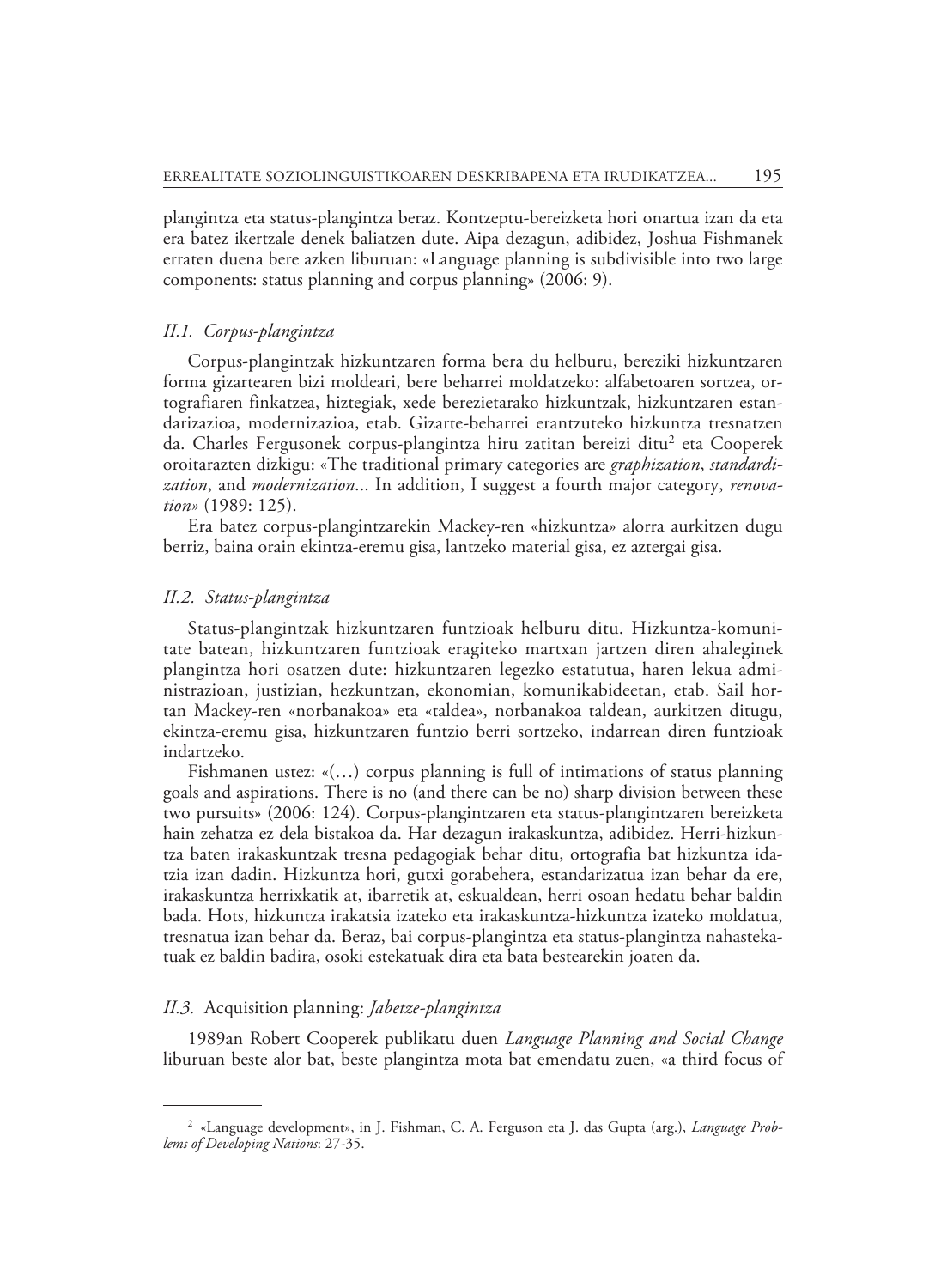language planning» (33. or.): *acquisition planning*. Beraz, *corpus, status* eta *acquisition planning* bereizten zituen (31-34. or.). «Acquisition planning (…) refers to organized efforts to promote the learning of a language» (157. or.). Azken hori «jabetze-plangintza» edo «eskuratze-plangintza» itzuli da euskaraz. Cooperen hitzetan jabetzeplangintzak hiru helburu ditu: «(a) acquisition of the language as a second or foreign language (…) (b) reacquisition of the language by populations for whom it was once either a vernacular (…) (c) language maintenance, as in the efforts to prevent erosion  $(...)$ » (1989: 159).

Bi arrazoi aitzinatzen zituen plangintza berri hori gehitzeko. Bat, «considerable planning is directed toward *language spread*, i.e. an increase in the users or the uses of a language or language variety, but not all planning for language can be subsumed under the rubric of status planning (…) when it is directed toward increasing the number of users —speakers, writers, listeners, or readers— then a separate analytic category for the focus of language planning seems to me justified» (1989: 33).

Bigarrenik, «the changes in function and form sought by status and corpus planning affect, and are affected by, the number of a language's users (…). New users may influence the language through language contact», *ibid*. Beraz, haren ustez, «since function, form, and acquisition are related to one another, planners of any one should consider the others», *ibid*. Horiek lirateke jabetze-plangintza berezi hori sortzeko arrazoiak.

Urranago status-plangintzaren eta jabetze-plangintzaren helburu propioak bereizten ditu berriz: «Satus planning is an effort to regulate the *demand* for given verbal resources whereas acquisition planning is an effort to regulate the *distribution* of those resources» (1989: 120).

Ez dakit argudioak hain onak diren, «konbentzigarriak» diren. Azkenean zein dira corpus-plangintzan edo status plangintzan sartzen ez diren hizkuntza-ikaskuntza eta irakaskuntzaren, hizkuntza-jabetzearen alorrak? Gorago azpimarratu dut hezkuntza status-plangintzan sartzen dela, hizkuntzaren funtzio bat dela. Cooperek ere William Stewarten *educational* funtzioa aipatzen du zerrendatzen dituen hizkuntza-funtzioetan (1989: 108). Hizkuntza irakasgai izan dadilako eraman den lana corpus-plangintzan sartzen da; irakasgaien lexikoa sortzea, pedagogia tresna, ikasmateriala sortzea corpus-plangintzan sartzen dira. Cooper bera ohartzen da: «Determining media of instruction for school systems is perhaps the status-planning decision most frequently made, the one most commonly subject to strong political pressures» (1989: 109). Badakigu hezkuntza eta bereziki hizkuntz(ar)en irakaskuntza, nahiz haurrei, nahiz helduei, hezkuntza-politiken, hizkuntza-politiken alor garrantzitsua bilakatu dela, gero eta gehiago munduko herri guzietan, nahiz mendebaldekoetan nahiz ekialdekoetan. Eta irakaskuntza hizkuntza gutxituen aldeko kudeatzen diren politiken tresna garrantzitsuena bilakatu da ere, hizkuntza gutxitu hoien berreskuratzeko.

#### *II.4. Bi edo hiru plangintza alor? Laugarren atal bat?*

Bere *Ahuldutako Hizkuntza Indarberritzea: teoriak zer dio?* artikulu gotorrean Mikel Zalbidek beste laugarren atal bat emendatu du, beste «hurbilbide» bat bere hitzetan, *community fostering* delakoa. *Community fostering* da «hizkuntza ahulari be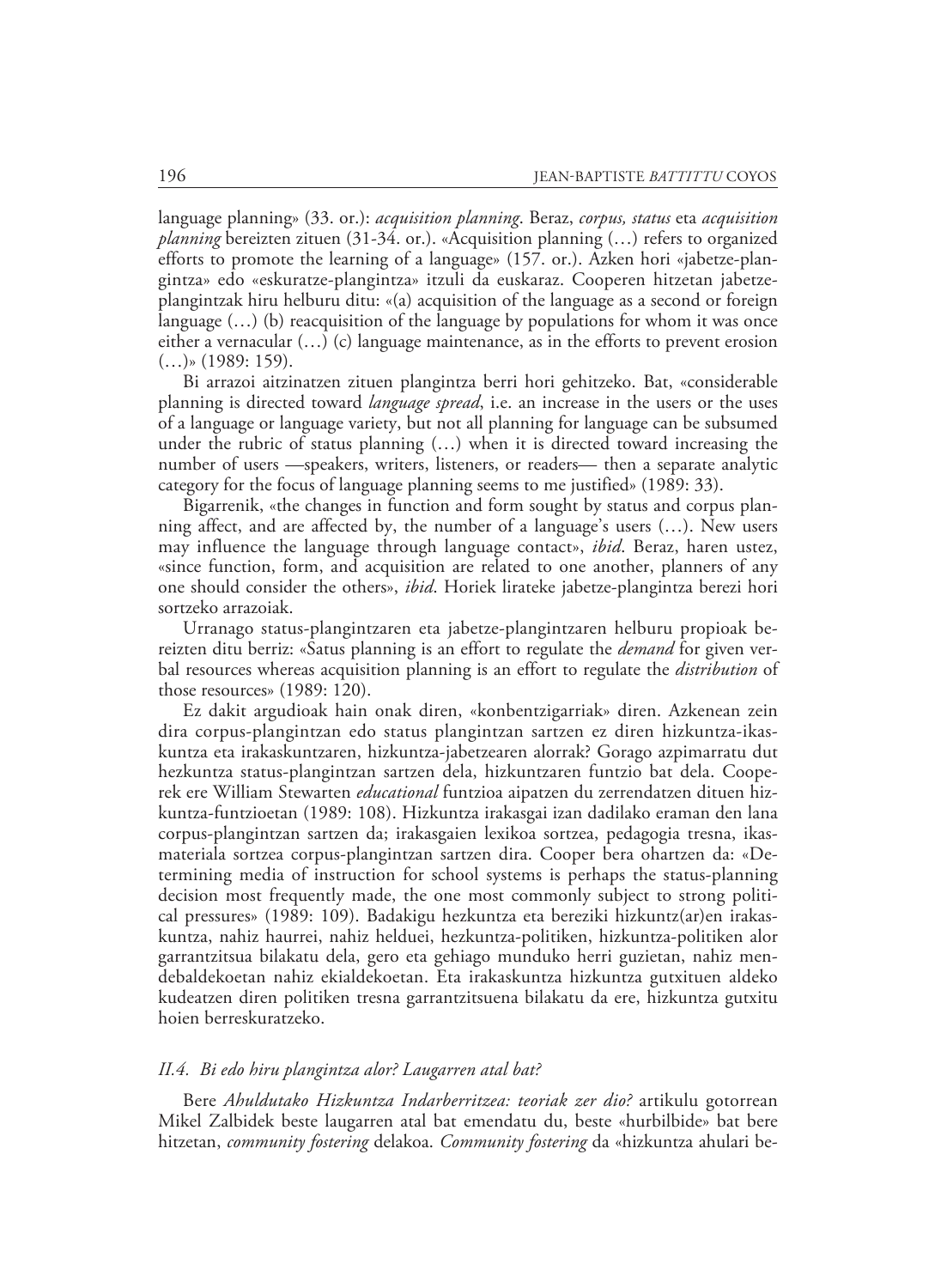launez belauneko iraupen-bidea bermatzea eta hiztun-elkarteari bere neurriko esparru berriak zabaltzea» (Zalbide 2003)*.* Fishmanen *Reversing Language Shift* modeloari lotua da (*RLS*, Fishman 1991, 2001). *RLS* hori «hizkuntza indarberritzea» euskaratu du Zalbidek, HINBE sigla ematen duena. «Hizkuntza-lerrakuntzaren alderantzikatzea» edo «hizkuntza-aldaketaren alderantzikatzea» proposatu nuen (Coyos 2008: 83). Halere, itzulpen hoberena «hizkuntza-ordezkapenaren alderantzikatzea» da nire ustez, Euskalterm Terminologia Banku Publikokoa.

Orduan, bi edo hiru plangintza desberdin bereizi behar genituzke? Eta zer pentsa laugarren hurbilbide horrez eta non kokatu? Azkenean iduritzen zait «hiztun, idazle, entzule, irakurle berri sortzea» (Cooper 1989: 33), hots hizkuntza-jabetzea, statusplangintzan sar / egon daitekeela, baina hortan hizkuntza gutxituen kasuan alor nagusia izanez. Hiztunik gabe hizkuntzarik eta hizkuntza-funtziorik ez da, teorikoa gelditzen da; beraz hiztuna status-plangintzaren *sine qua non* baldintza da, hiztun erreala ala birtuala, ahalezkoa, hori baita plangintzaren helburua, xede-talde edo xede-norbanako gisa.

Fishmanen *RLS* modeloak ekintza-metodo bat eskaintzen du bereziki, diagnositik abiatzen dena eta beraz deskribapena baztertzen ez duena. Corpus-plangintza eta status-plangintza kontzeptuak baliatzen ditu; aldiz ez du *acquisition planning*  delakoarena erabilten.3 Fishmanekin soziolinguistika egiazko giza-zientzia aplikatua bilakatzen da, hizkuntza mehatxatuen aldeko berreskuratzeko egitaraua ematen duena. «While many scholars complain about threatened and endangered languages in the world today, Fishman has turned his conceptualization of language maintenance and language shift into a program of social action» diote Ofelia Garcíak eta Harold Schiffmanek (2006: 25).

Bere aldetik, Cooperek eskaintzen duen hizkuntza-plangintza triptikoa marko deskriptibo aski orokorra da, soziolinguistikaren kontzeptu orokor nagusietan sartzen dena. Noski, bere balioa aztertzeko, neurtzeko, zehazteko da. Halere ez dut uste «corpus-plangintza, status-plangintza, eskuratze-plangintza» triptiko hori baztertzeko dela. Den bezala baliagarria dela uste dut, baliatzen duenak ala ez duenak zehazten baldin badu zein den bere marko teorikoa hizkuntza-plangintzaz mintzatzen denean. Bi edo hiru plangintza hoien lekuari buruzko eztabaidarekin soziolinguistika zientzia enpiriko, deskribatzaile agertzen zaigu. Ez da zientzia zehatza, ezagutza objektibo eta sistematikoa ematen baldin badu ere gero eta gehiago. Egiazko zientzia baino jakintza-arloa da, gero eta aurreratuago dena.

Azken oharra: Cooper-ena Mackey-ren triptikoari hurbilduz, delako paralelismoa agertzen zaigu, paralelismo metodologikoa. Alde batetik corpus-plangintza (Cooper) eta bestetik hizkuntza (Mackey) baditugu, status-plangintza (erabilerak, funtzioak hizkuntza-komunitatean, Cooper) eta taldea (Mackey) bestetik, jabetze-plangintza (hizkuntzaren ikastea, hiztun berri sortzea, Cooper) eta norbanakoa (Mackey) azkenik.

<sup>3</sup> Fishmanek dio: «The other major type of language planning, *corpus planning*, is probably of equal or greater vintage than the status planning (…)» (2006: 3).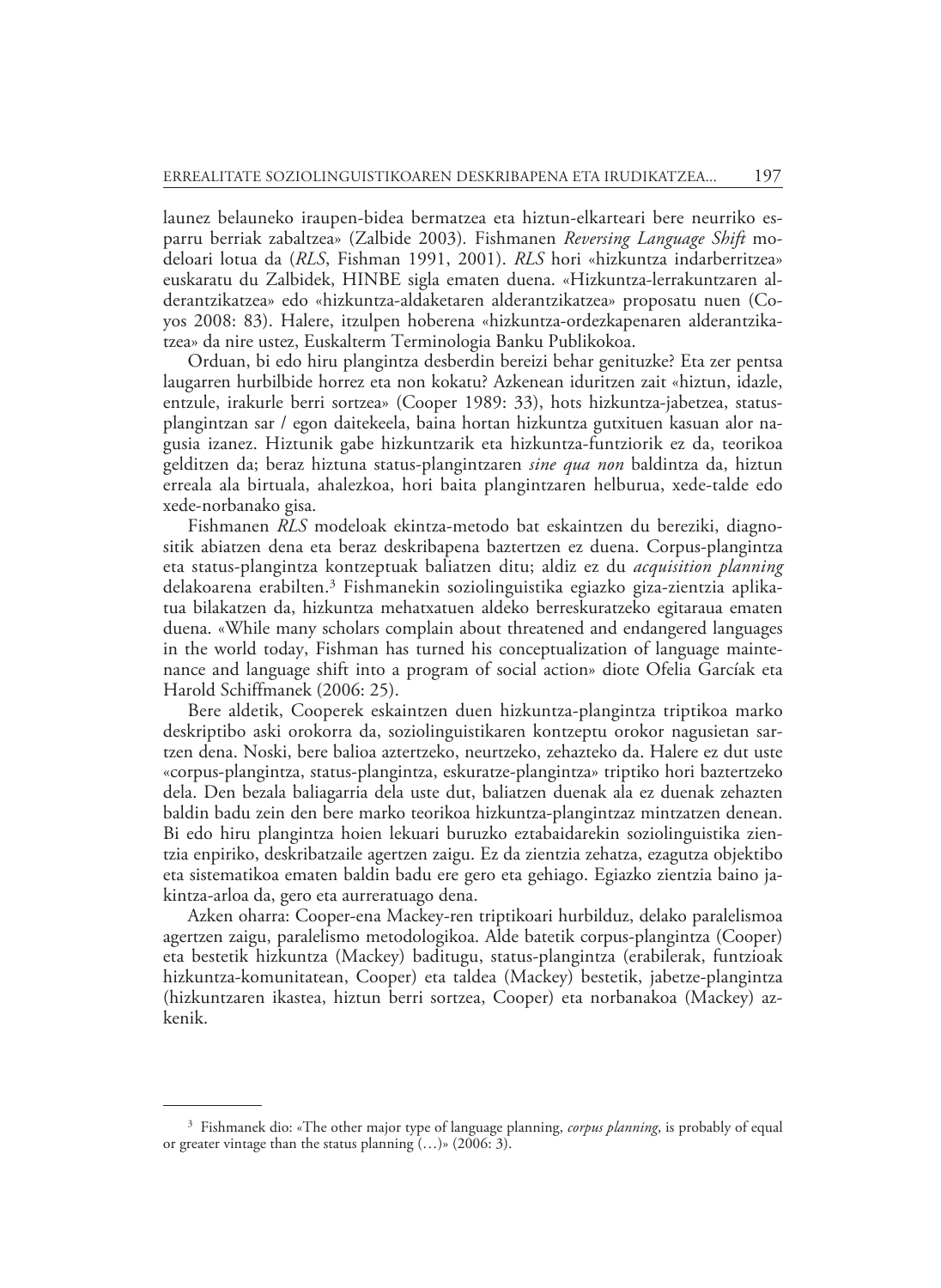# **III. Hizkuntzen ikastea:** *Motibazioa* **/** *ezagutza* **/** *erabilera* **(Txepetxen modeloa)**

Txepetxen lanak, *Un futuro para nuestro pasado:...* liburuak bereziki (1987), arrakasta handia lortu du Euskal Herrian eta, batez ere, «motibazioa / ezagutza / erabilera» triptiko famatuak. Txepetxek triptiko hori Commins eta Faginen 1954eko *Principles of Educational Psychology*-tik etortzen dela erraten digu (1987: 109). Bereganatu du eta garatu. Jokatzeko modu hori ibilera arrunta da giza- eta gizarte-zientzietan. Ikerlariak ikusmolde, formula, kontzeptu bat beste bati hartzen dio, batzutan beste diziplina batean hartua; birformulatzen du, bere definizioa aldatzen edo hedatzen du, bere aplikazio-eremua lekualdatzen du. Eta hola bere jakintza-arlorako tresna berri bat sortzen du.

#### *III.1. «Motibazioa, ezagutza, erabilera» triptikoaren eztabaidatze hasiera*

«Motibazioa / ezagutza / erabilera» triptikoa hizkuntzen ikaskuntzari aplikatzen zaio, nahiz ama-hizkuntzarenari (lehen hizkuntza), nahiz bigarren hizkuntzarenari. Hiruak «hizkuntzen jabetzearen eta ikastearen baldintzak» dira (*las condiciones de adquisición y aprendizaje de las lenguas*, 1987: 33). Beraz, modelo horrek hizkuntza-jabetzea lehenik, baina ere irakaskuntza, pedagogia, elebitasuna ukitzen ditu, besteak beste.

Lehen hizkuntzaren ikaskuntza prozesua, Txepetxen arabera, fase eta eragiketa hoien bitartez garatzen da eta ordena honetan: erabilpena  $\rightarrow$  ezagutza  $\rightarrow$  motibapena. «El niño comienza a hablar cuando empieza a usar el idioma» esaten digu Txepetxek (1987: 38), «el aprendizaje lingüístico natural consiste así en un recorrido que avanza desde el uso hasta la motivación» (1987: 43).

Bigarren hizkuntzaren ikaskuntza, aldiz, prozesu horren bitartez garatzen da Txepetxen ustez: motibapena  $\rightarrow$  ezagutza  $\rightarrow$  erabilpena.

Beste artikulu batean saiatu naiz erakusten ibilbide (*recorrido*, Txepetx 1987: 38) edo zirkuitu (*circuito*, 1987: 43) bat baino hiru polo elkarreragileko egitura zirkularra litzatekeela (Coyos 2008: 81-82). Hiru eragile horiek bata bestearekin harremanetan direla azpimarratu dut eta, beraz, holako eskema genukeela. Hizkuntza-ikaskuntza mota deneri aplikagarria zaie (lehen, bigarren hizkuntza izan dadin, edo gehiago).



Saiatu naiz erakusten ere nola lehen hizkuntzaren ikaskuntzaren kasuan «erabilpena → ezagutza→ motibapena» prozesua ez osoa zela eta nola beste fase bat, «murgiltzea», gehitu behar daitekeen. Murgiltze fase hori beharrezkoa da eta besteak baldintzatzen ditu, lehenbiziko etapa da. Murgiltzerik gabe haurra ez da mintzatzen hasiko. Bere gurasoak, ingurune linguistikoa imitatu nahi ditu. Murgiltzeak motibapena baldintzatzen eta bermatzen du. Murgiltzeak mintzatzeko gogoa eragiten du, mintzatzeko iturburua da. Era batez, familiako testuinguruan, murgiltzea bera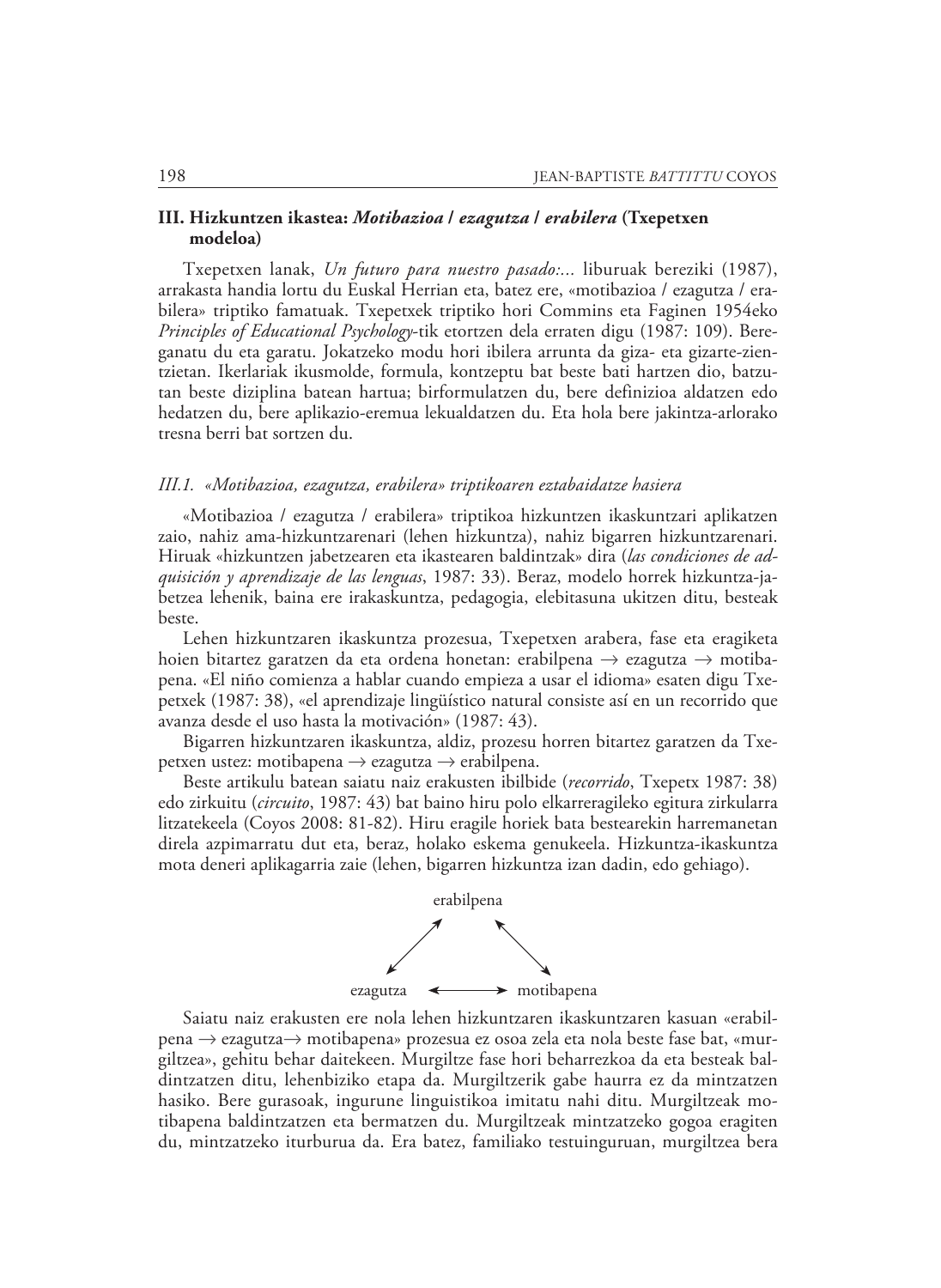da motibapena. Eta beraz lau fase, lau aldagai, lau eragile genituzke: murgiltzea lehenik, motibapena, ezagutza eta erabilpena; edo, bederen, lehen aldagai hori besteen *sine qua non* baldintzatzat eman beharko genuke.4

# *III.2. «Motibazioa, ezagutza, erabilera» triptikoa hizkuntza-plangintzetan Euskal Herrian*

«Motibazioa, ezagutza, erabilera» modelo hori, erran dudan bezala, biziki arrakastatsu izan da Euskal Herrian eta oraino ere erabilia da hizkuntza-plangintza ekintza desberdin batzutan. Txepetxek hiru oinarrizko eragile horiek (*los tres factores básicos*, 1987: 35) hizkuntza jabetzeari eta hizkuntza ikasteari aplikatzen baldin bazaizkie ere, testuinguru desberdinetan erabiliak dira. Hona hiru adibide.

2000an Etxabarriko (Bizkaia) EIKA Koop enpresak euskararen erabilera bultzatzeko plana martxan jarri du. «Motibazioa, erabilera, ezagutza, hiru faktore horietan oinarritzen da EIKAko Euskara plana. Hizkuntza bizia eta bizirik nahi dute.<sup>5</sup> Horretarako motibazioa, erabilera eta ezagutza indartzeko eginbeharrak arautzen dituzte» erraten da (Soziolinguistika Klusterra 2007: 4). Hizkuntzaren bizia enpresan hiru eragile horietan oinarritzen dela erraten da (*ibid.*), eta honela hizkuntzaren ikastea eragiteko ordez Txepetxen teorian bezala, hiru faktoreak euskara enpresa batean hizkuntza baten erabilera bultzatzeko erabiliak dira.

Bigarren adibidean, aski konparagarria, ohartzen gara Txepetxen hiru eragileak erabiliak direla ere, baina beste era batez, beste «programa» batzuen artean. 2003an Elgoibarko (Gipuzkoa) IMH, Makina Erremintaren Institutuak hizkuntza-plan bat abiatu du. Plana «zazpi programatan» oinarritzen da: «erabilera, ezagutza, motibazioa, erakundetzea, komunikazioa, finantzazioa eta jarraipena. Programen helburu nagusia bakarra da: euskararen erabilera sustatzea. Helburu nagusia lortzeko, ordea, sail bakoitzari dagozkion azpi-helburu xumeagoak beharrezkoak dira euskara planak modu egokian aurrera egingo badu» (Soziolinguistika Klusterra 2009: 8). Beraz hemen erabilera, ezagutza eta motibazioa ez dira eragiletzat hartuak, baina helburu gisa, indartzeko diren sailak euskararen erabilera erakundean bultzatzeko. Nire ustez, triptikoaren azken erabilera hori egokiago da teoriaren eta metodologiaren aldetik. Erakundearen hizkuntza-plangintzaren oinarri metodologiko gisa hartua da, beste alor (*programa*) batzuen artean, euskararen erabilera bultzatzeko xedearekin.

Hona orain hirugarren adibidea. 2006an Ipar Euskal Herriko Euskararen Erakunde Publikoa (EEP) sortu berri den egitura publikoak triptiko hori bere hizkuntza-politika proiektuaren printzipio orokorretan hartu du, oinarri teoriko gisa.<sup>6</sup> Triptikoaren aurkezpena «Hizkuntza politika proiektuaren eraikitzearen oinarrian dauden printzipio orokorrak» eranskinean emana da. Baina beste printzipio teo-

<sup>4</sup> Txepetx bera ohartzen zen: «El niño aprende un idioma en la medida en la que se ve expuesto a un uso abundante del idioma a lo largo de un periodo suficiente de tiempo (…) En la adquisición primaria del lenguaje el uso lingüístico empieza como uso *recibido*: como lenguaje escuchado a los adultos y a otros niños» (1987: 53).

<sup>5 «</sup>Bizirik» hitza maiuskulaz emana da testuan.

<sup>6</sup> Ikus printzipio orokorrak 2006ko urriaren *Hizkuntza politika aitzinproiektua*ren gehigarrian eta 2007ko azaroaren 8aren *Euskararen Erakunde publikoaren aurkezpena*: 13-14. or.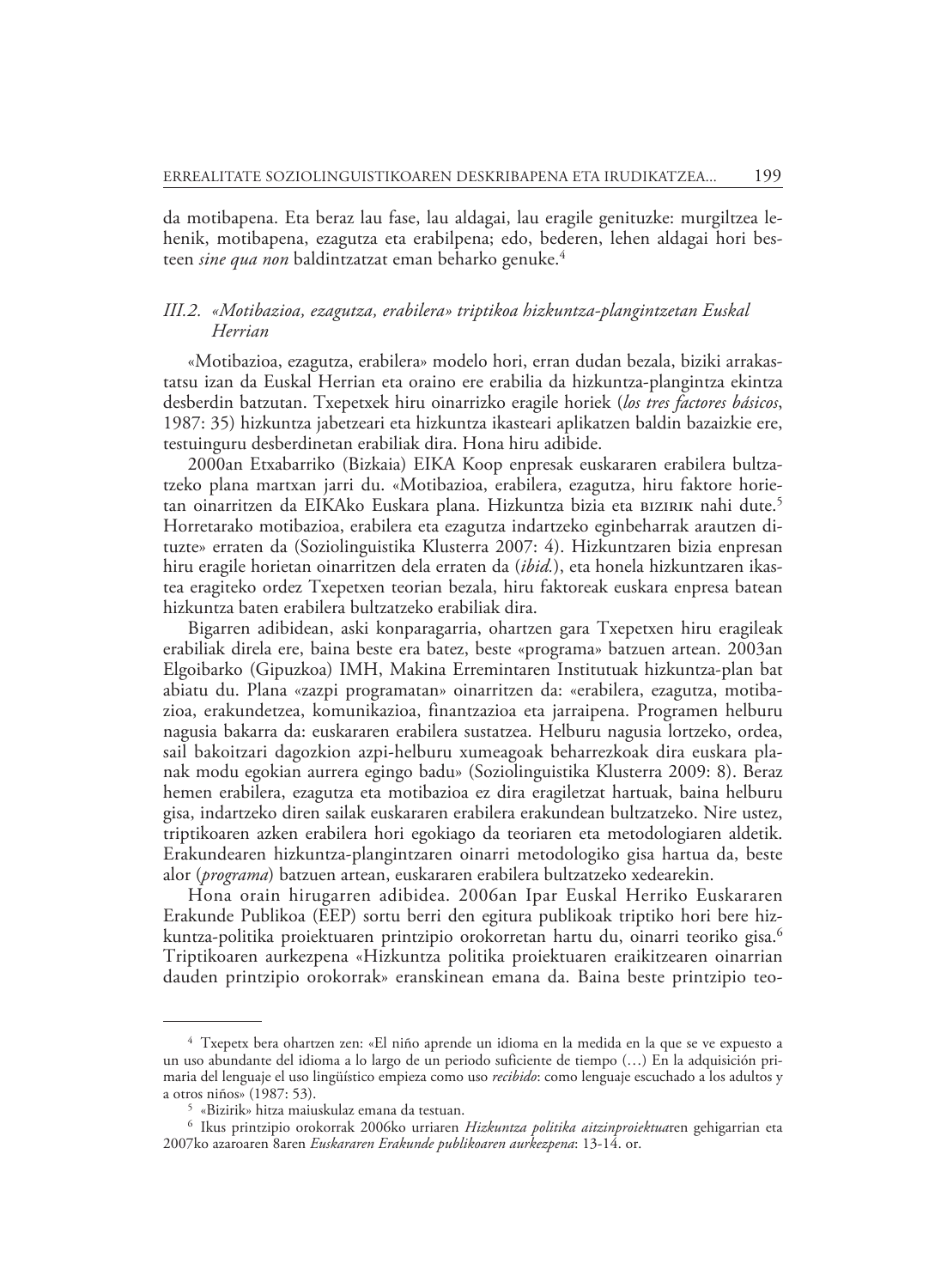rikorik ez da proiektuan, triptikoa da erreferentzia bakarra. Egia da euskararen irakaskuntza eta lehen ikaskuntza EEP-ren proiektuaren lehentasuntzat emanak direla; proiektua *Hizkuntza politika proiektua «Hiztun osoak helburu, haur eta gazteak lehentasun»* deitua da. Proiektuaren oinarritze teorikoaren gutxiegitasuna agertzen zaigu, oinarritze hori Txepetxen hizkuntza-ikasteko triptikoari mugatua baitzaio. Aldiz Fishma nen ekarpena, adibidez, ez da aipatua aldi honetan. Jakin behar da 2000an, lehen aldikoz, dokumentu publiko batean haren izena agertu zela, Hitzarmen berezian (*Convention spécifique Pays Basque 2001-2006*). Dokumentu honen 8. orrialdean erraten da: «Euskal Herriko Antolaketa eta Garapen Eskemaren elaborazioaren kariaz 1997an, euskara berreskuratzeko plana eraikitzeko Joshua Fischman-en (*sic*) aldarrikapenak baliatu izan dira».7 Euskal Herriko Antolaketa eta Garapen Eskema hori bi dokumentutan aurkezten da, 1996ko «Norabide orokorrak» testuan eta 1997ko «Programmes opérationnels» delakoan.8

Aipatu ditudan hiru hizkuntza-plangintza proiektu hoietan argi da euskararen erabilera dela helburua, nahiz enpresa, nahiz erakunde edo eskualde batean. Ikastea da, dudarik gabe, baliabidea ezagutza sortzeko edo indartzeko, erabilerarekin batera. Baina erabilera ez da ezagutza; azkena lehenaren *sine qua non* baldintza dela erran dezakegu. Ondorioz, eta analisi hau zuzen bada, triptikoaren arrazoi objektiboa desbideratua da.

Hemen ikusten dugu nola soziolinguista baten modelo teorikoak aplikazio konkretua bereganatzen duen eta nola modeloa ikerleak kokatzen duen lekutik at baliatua den.

### **IV. Beste hiru aldagairekiko modelo gehiago**

Sarreran erran dut hiru elementu edo osagairekiko eskematizio edo modeloak hedatuak direla soziolinguistikan. Hona beste bi gehiago.9

*Hizkuntza-politiken hiru partaideak.* Nozio hori Porcher-i eta Faro-Hanouni mailegatzen diet. «Les trois pôles majeurs d'une politique linguistique sont le commanditaire, le prestataire et le destinataire» (2000: 151) idazten dute. Nire nahia da modelo hori zehaztea, «polo»-ren ordez «partaide», «aktore» nozioak erabiliz. Hizkun tza-politiken parte-hartzaileak hiru direla erran dezakegu, hiru aktore ditugula hizkuntza gutxituen kasuan edo bi bakarrik, botere publikoa eta gizartea. Alde batetik elkarteak, erakunde pribatuak egile / eragile direnak baditugu, bestetik botere publikoak komanditario / ordaintzaile direnak (eragile ere kudeatzen dituzten alor publikoetan, administrazioan eta hezkuntzan bereziki) eta, bistan da, gizartea onu-

<sup>7 «</sup>L'élaboration du Schéma d'Aménagement et de Développement du Pays Basque en 1997 a été l'occasion de bâtir un plan de réappropriation de la langue basque en prenant appui sur les préconisations formulées par Joshua Fischman (*sic*)».

<sup>8 «</sup>Proposatu den analisi soziolinguistikoa aski motza zen, baina erran behar da lehen aldia zela dokumentu ofizial batean euskararen aldeko politikarako hausnarketa batzuk agertzen zirela» (Coyos 2008: 83).

<sup>9</sup> Eranskinean Euskararen Aholku batzordeko *XXI. mende hasierarako hizkuntza politikaren oinarriak*  txostenean aurkitu ditudan hiru aldagairekiko nozio, modelo edo irudikapenak ematen ditut (Oinarrizko txostena, 2008/04/29).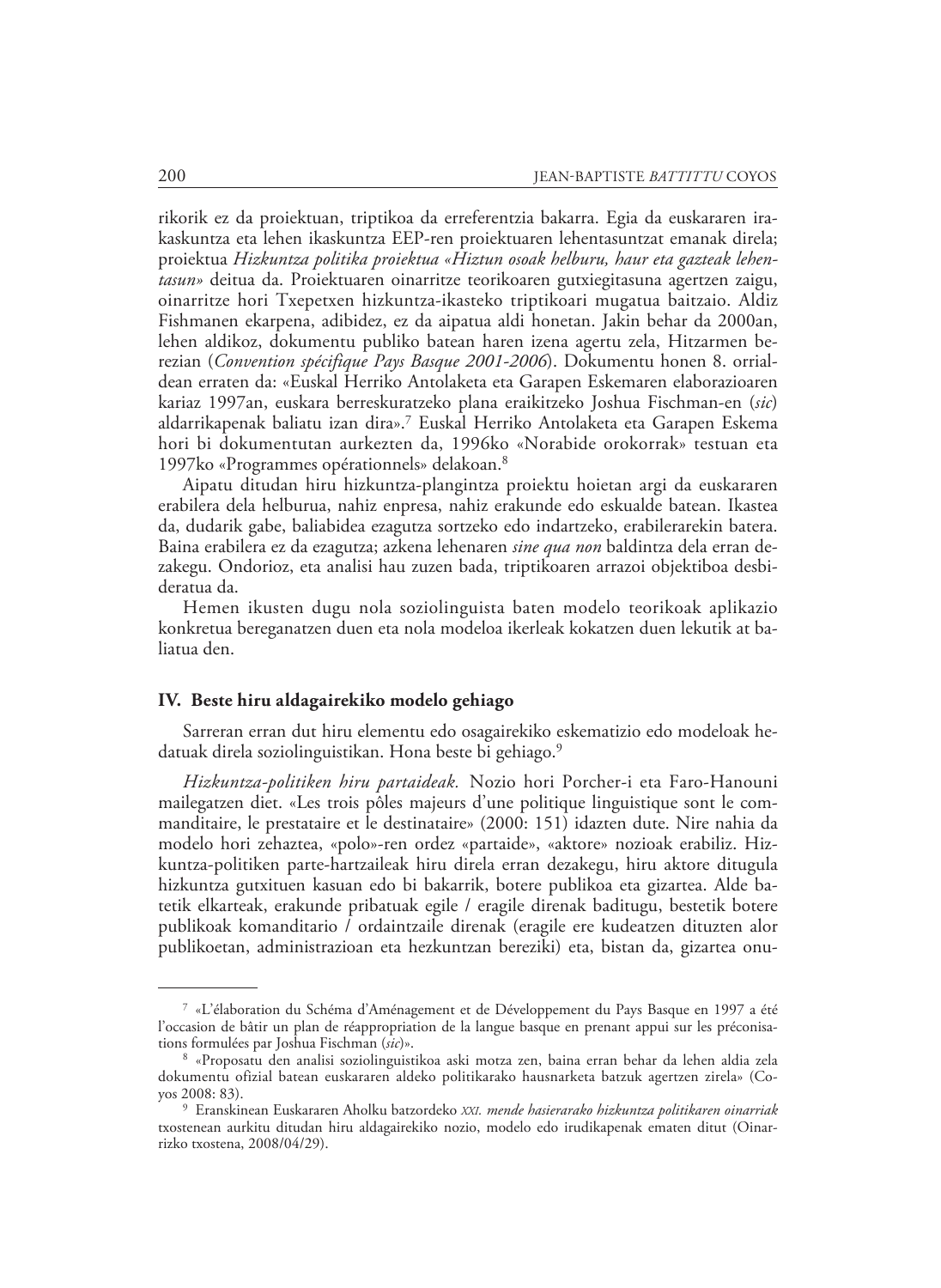raduna dena (egile da ere bai, hizkuntza biziarazten, erabilten edo, alderantziz, baztertzen, uzten baitu). Hiruen parte-hartzea beharrezkoa da. Bataren edo bestearen konpromisoa falta bada, hizkuntza-plangintzaren arrakasta zalantzan dago.

Ipar Euskal Herriko kasuan euskal elkarteek akuilu paperaz gain bitarteko papera badute, gizartearen eta podere publikoen artekoa. Aitzindaritza papera izan dute ere, euskararen aldeko lan egiten duten egitura batzuk sortuz, hizkuntza-plangintzaren eremuak idekiz. Duela gutxi botere publikoek hizkuntza-politika beregaindu dute Euskararen Erakunde Publikoaren koadroan, elkarteak politika publikoaren eragileak bilakaraziz.

Bukatzeko nola ez aipa, eta hau da azken triptikoa izanen, nola soziolinguistika hizkuntza-bariazioari interesatu zaion, hiru bariazio mota bereiziz sinkronian: *bariazioa diastratikoak* gizarte-taldeekin korrelazioan direnak, *bariazioa diatopikoak* lekuekin korrelazioan direnak eta *bariazio diakronikoak* adin-taldeekin korrelazioan direnak.

### **Bukaera gisa**

Artikulu honen helburu nagusia ez zen hiru zenbakiari buruzko fetixismo mota agerraraztea. Errealitate soziolinguistikoaren deskribatu eta ondotik esplikatu nahian, soziolinguistek modelo deskribatzaile edo teoriko sortzen dituzte. Aurkezpenean zehar ohartu gara modelo hoietan hiru aldagairekin asmatu direnak ugari direla.

Zer pentsa horiez? Aurkakotasun bitarreko modeloak ez direla gai errealitate hori irudikatzeko? Kasualitate osoa dela? Balizko hirurako joera hori sistemen oreka egonkorraren bileraren ondorioa litzatekeela? Edo ez dakit zer ere?

Hiru aldagairekiko modelo soziolinguistikoen garrantziari buruzko galdera hori, esanahirik baldin balu, epistemologoen eskuetan emateko litzateke.

#### **Erreferentzia bibliografikoak**

Cooper, R. L., 1989, *Language Planning and Social Change*, Cambridge U. P., Cambridge.

- Coyos, J.-B., 2008, «Hizkuntza-politika Ipar Euskal Herrian: nondik nora? Ibilbidearen azterketa», *Bat Soziolinguistika aldizkaria* 67, 79-102.
- Euskararen Aholku batzordea, 2008ko apirilak 29, «Oinarrizko txostena», *XXI. mende hasierarako hizkuntza politikaren oinarriak*, Eusko Jaurlaritza, <http://blog.euskara21. euskadi.net/uploads/file/Oinarrizko\_Txostena.pdf>.
- Euskararen Erakunde Publikoa, 2006ko abendua, *Hizkuntza politika proiektua «Hiztun osoak helburu, haur eta gazteak lehentasun»*, <http://www.mintzaira.fr/eu/hizkuntzapolitika-proiektua.html>.
- Euskal Herriko Garapen Kontseilua, 1996, «4. atala Hizkuntz antolaketa (Norabide orokorrak, 1996/10/26)», *Euskal Herriko antolaketa eta garapen eskema*, Baiona, polikopiak, <http://www.lurraldea.net/bibliodocs/PB2010/schema.pdf>.
- Euskal Herriko Hautetsien Kontseilua, 1997, «4. batzordea, Hizkuntz antolaketa (Programmes opérationnels, 1997/03/22)», *Euskal Herriko antolaketa eta garapen eskema*, Baiona, <http://www.lurraldea.net/bibliodocs/PB2010/schemaDO.pdf>.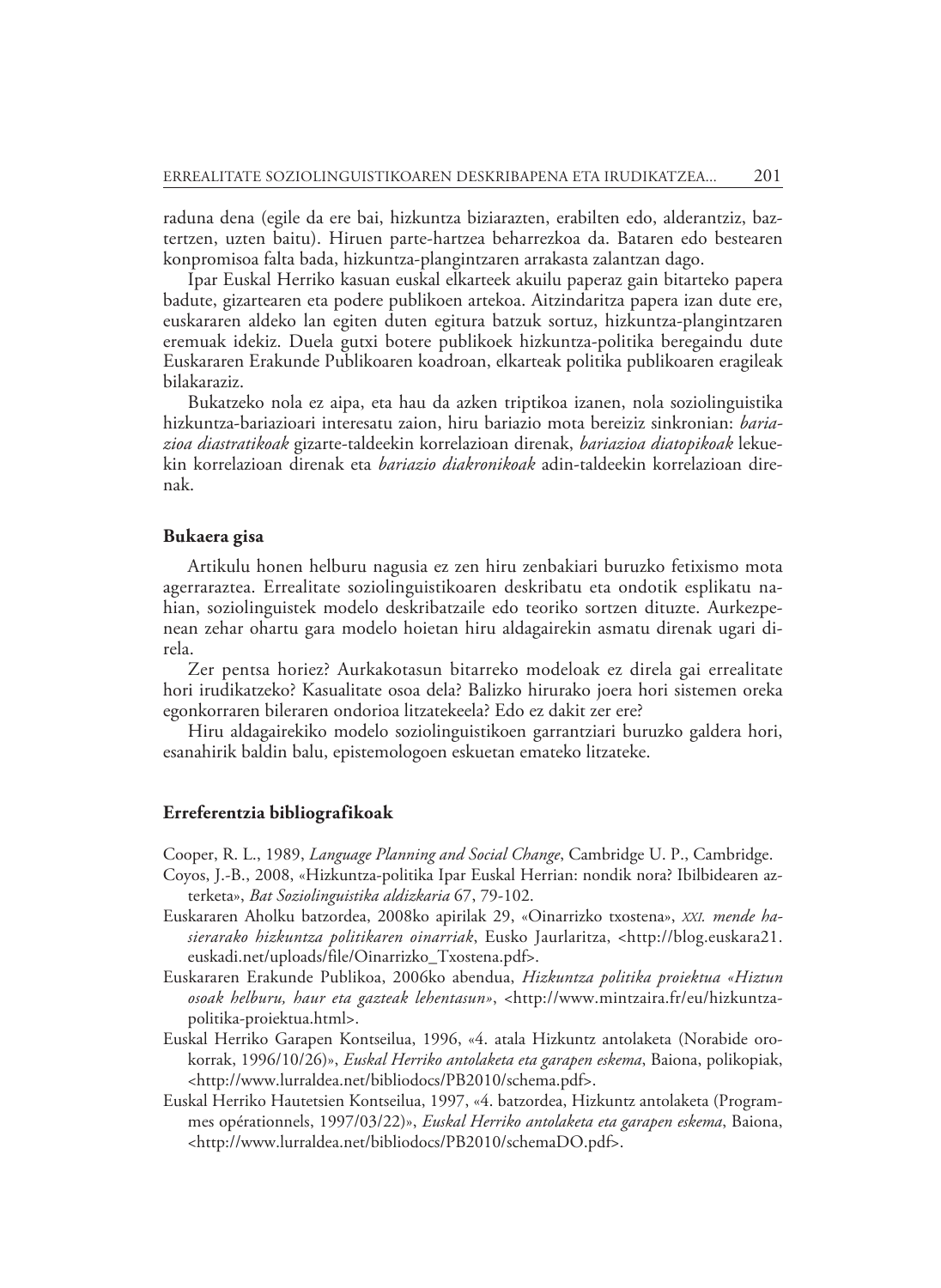- Fishman, J. A., 1991, *Reversing Language Shift. Theoretical and Empirical Foundations of Assistance to Threatened Languages*, Multilingual Matters, Clevedon/England.
- —, 2001, *Can Threatened Languages be saved? Reversing Language Shift, Revisited: A 21st Century Perspective*, Multilingual Matters, Clevedon/England.
- —, 2006, *Do Not Leave Your Language Alone The Hidden Status Agendas Within Corpus Planning in Language Policy*, Lawrence Erlbaum Associates, Mahwah (New Jersey).
- García, O., Peltz, R. & Schiffman, H., 2006, *Language Loyalty, Continuity And Change: Joshua A. Fishman's Contributions to International Sociolinguistics*, Multilingual Matters, Clevedon.
- Mackey, W. F., 1976, *Bilinguisme et contact de langues*, Klincksieck, Paris.
- Porcher, L. & Faro-Hanoun, V., 2000, *Politiques linguistiques*, L'Harmattan, Paris.
- Sánchez Carrión, «Txepetx», J. M., 1987, *Un futuro para nuestro pasado: claves de la recuperación del euskara y teoría social de las lenguas*, San Sebastián.
- Soziolinguistika Klusterra, 2007, *Euskararen Normalizazio Kasu Aurreratuak EIKA, langune euskalduna*, elehirudun, Soziolinguistika Klusterra, Andoain.
- —, 2009, *Euskararen Normalizazio Kasu Aurreratuak IMH, Makina Erremintaren Institutua*, elehirudun, Soziolinguistika Klusterra, Andoain.
- Zalbide, M., 2003, *Ahuldutako Hizkuntza Indarberritzea: teoriak zer dio?*, 2003/07/07, <http://www.erabili.com/zer\_berri/muinetik/1056974834>.

### **Eranskina:** *XXI. mende hasierarako hizkuntza politikaren oinarriak* **txostena**

Euskararen Aholku batzordearen 2008ko apirilaren 29ko *XXI. mende hasierarako hizkuntza politikaren oinarriak* «oinarrizko txostena» aipatu nahi nuke orain. Testu hortan ere ohargarria da nola hiru osagarrirekiko nozio, kontzeptu, ideia, irudikapen erabiliak diren. Hemen aipatuko baizik ez ditut, aztertu gabe.

- Hizkuntzaren biziberritzearen hiru eragileak: «Soziolinguistikaren etxean onarpen zabala duen printzipioaren arabera, ondorengo hirurok dira hizkuntza baten —edozein hizkuntzaren— biziberritze prozesuaren arrakasta bermatzeko nahitaez gertatu behar diren faktoreak: lege-marko egokia, hizkuntza normalkuntza ahalbidetzeko behar bestekoa izango dena; hizkuntza politika eraginkorra eta baliabideak; herritarren atxikimendua eta hikunztaren aldeko jarrea eta konpromisoa» (23. or.).
- Hizkuntzaren aldeko hiru jarrerak: «Marko legalak hiru oinarri nagusi ditu: • Eskubide linguistikoen aitorpena. • Progresibotasuna: ezin da dena kolpean egin; han-hemengo egoera ez da homogenoa • Ez neutraltasuna: euskararen normalizazioa du helburu» (27. or.).
- Hizkuntzaren etorkizuneko hiru oinarriak: «Euskararen etorkizunerako gogoan izatekoak: • Erabilera da etorkizunaren giltzarria, baina Legeak ezin du bermatu, hiritarrek baizik. • Euskara sinbolo bat bada ere, hizkuntza da ororen gainetik • Lehenespenen politika bat sustatu beharra dago» (33. or.).
- Erabileraren hiru baldintzak: «Baina erabilerak, ezagutzaz gain eta aldi berean, gutxienez beste bi baldintza ere betetzea du: erabiltzeko borondatea eta erabilera aukera» (36. or.). Hiru zatiko baldintzapen hori errepikatua da 43. orrialdean beste era batez, gaitasunak ezagutza ordezkatzen duela: «Ezinbesteko hiru